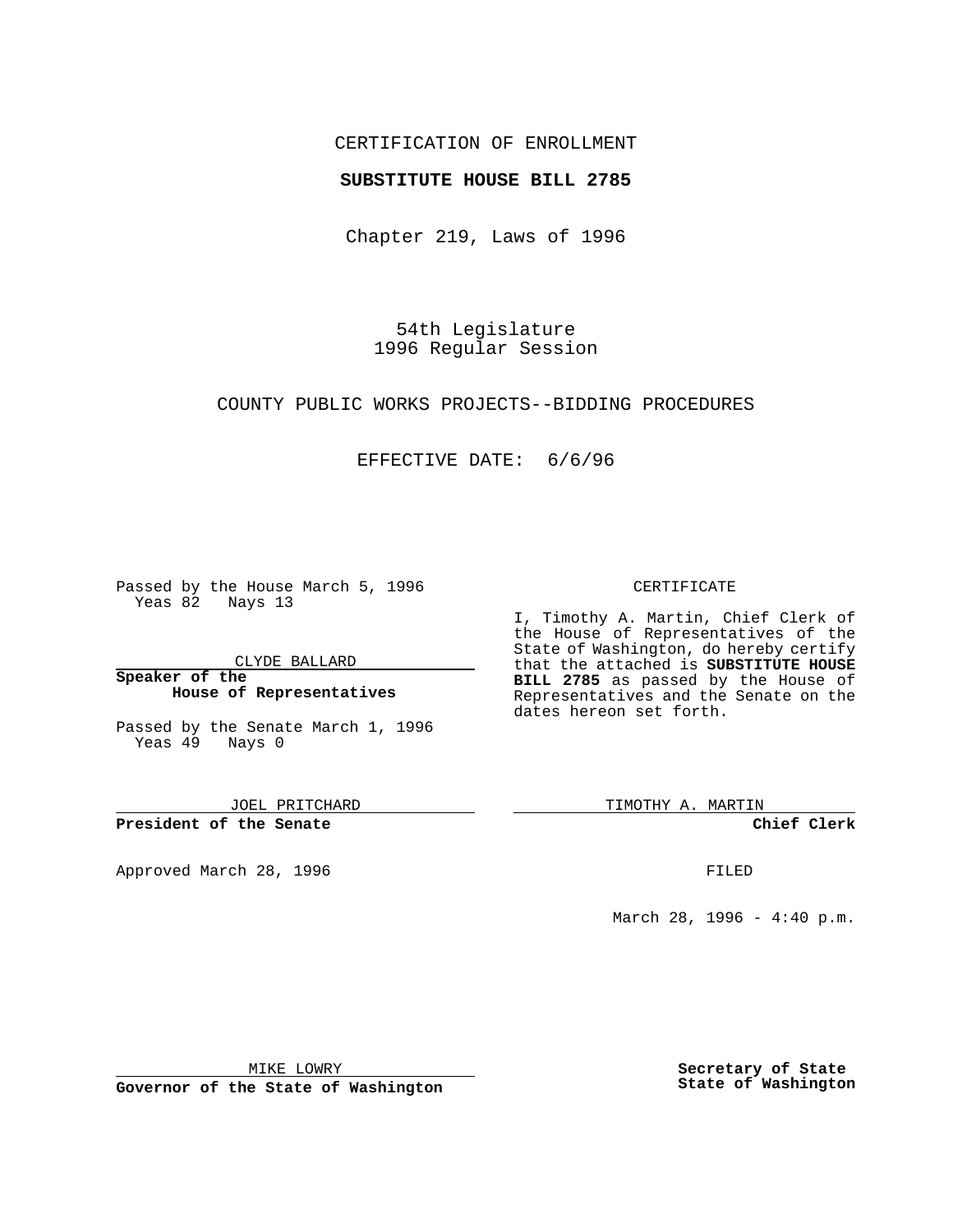## **SUBSTITUTE HOUSE BILL 2785** \_\_\_\_\_\_\_\_\_\_\_\_\_\_\_\_\_\_\_\_\_\_\_\_\_\_\_\_\_\_\_\_\_\_\_\_\_\_\_\_\_\_\_\_\_\_\_

\_\_\_\_\_\_\_\_\_\_\_\_\_\_\_\_\_\_\_\_\_\_\_\_\_\_\_\_\_\_\_\_\_\_\_\_\_\_\_\_\_\_\_\_\_\_\_

# AS AMENDED BY THE SENATE

Passed Legislature - 1996 Regular Session

## **State of Washington 54th Legislature 1996 Regular Session**

**By** House Committee on Government Operations (originally sponsored by Representatives Reams, Chopp, Cairnes, Thompson and Elliot)

Read first time 02/02/96.

 AN ACT Relating to county public works projects; amending RCW 36.32.240; and adding a new section to chapter 36.32 RCW.

BE IT ENACTED BY THE LEGISLATURE OF THE STATE OF WASHINGTON:

 **Sec. 1.** RCW 36.32.240 and 1993 c 198 s 5 are each amended to read as follows:

 (1) In any county the county legislative authority may by resolution establish a county purchasing department.

 (2) In each county with a population of less than one million which exercises this option, the purchasing department shall contract on a competitive basis for all public works, enter into leases of personal property on a competitive basis, and purchase all supplies, materials, and equipment, on a competitive basis, for all departments of the county, as provided in this chapter and chapter 39.04 RCW, except that the county purchasing department is not required to make purchases for the county hospital, or make purchases that are paid from the county road fund or equipment rental and revolving fund.

 NEW SECTION. **Sec. 2.** A new section is added to chapter 36.32 RCW to read as follows: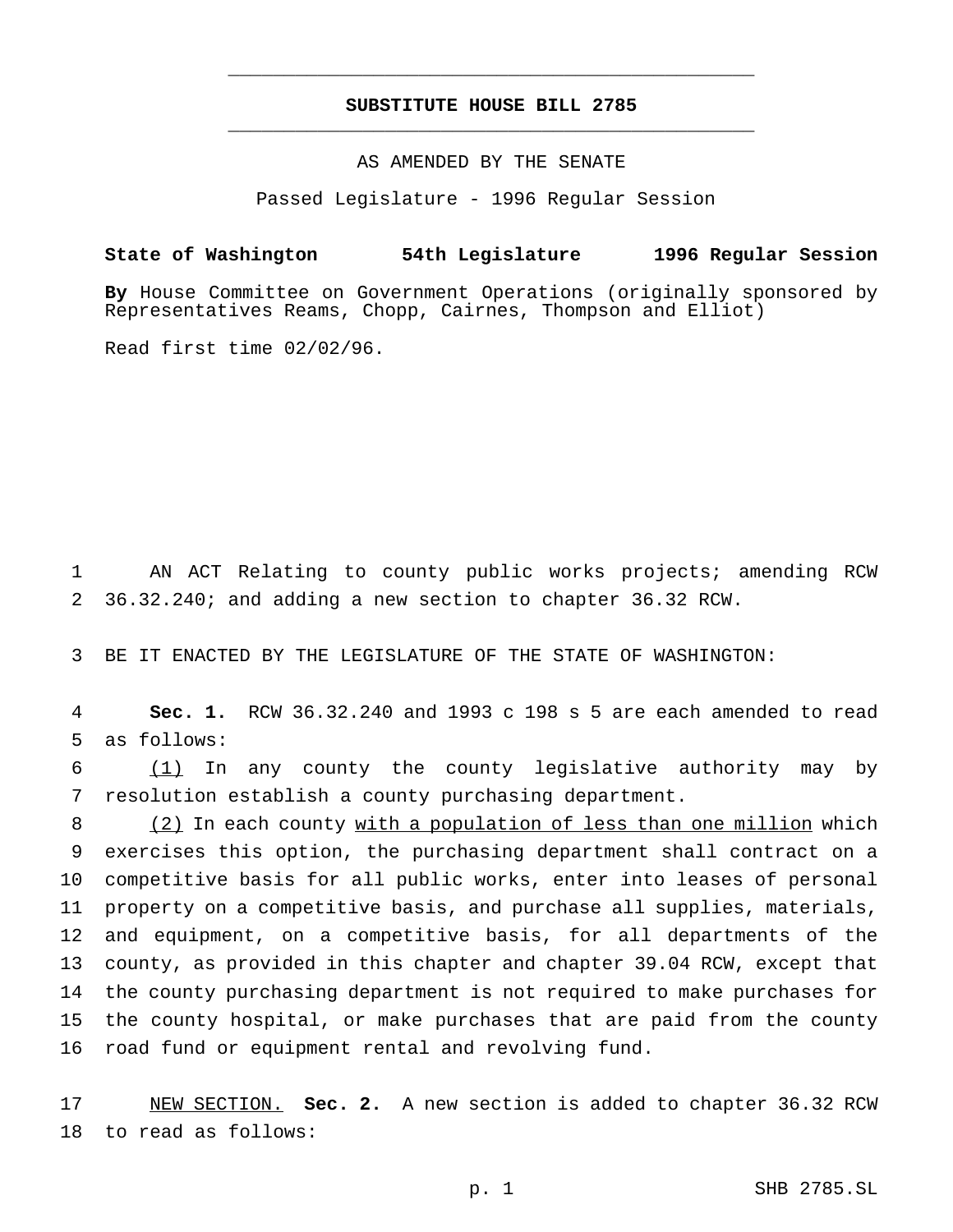(1) In each county with a population of one million or more which by resolution establishes a county purchasing department, the purchasing department shall enter into leases of personal property on a competitive basis and purchase all supplies, materials, and equipment on a competitive basis, for all departments of the county, as provided in this chapter and chapter 39.04 RCW, except that the county purchasing department is not required to make purchases that are paid from the county road fund or equipment rental and revolving fund.

 (2) As used in this section, "public works" has the same definition as in RCW 39.04.010.

 (3) Except as otherwise specified in this chapter or in chapter 36.77 RCW, all counties subject to these provisions shall contract on a competitive basis for all public works after bids have been submitted to the county upon specifications therefor. Such specifications shall be in writing and shall be filed with the clerk of the county legislative authority for public inspection.

 (4) An advertisement shall be published in the county official newspaper stating the time and place where bids will be opened, the time after which bids will not be received, the character of the work to be done, the materials and equipment to be furnished, and that specifications therefor may be seen at the office of the clerk of the county legislative authority. An advertisement shall also be published in a legal newspaper of general circulation in or as near as possible to that part of the county in which such work is to be done. If the county official newspaper is a newspaper of general circulation covering at least forty percent of the residences in that part of the county in which such public works are to be done, then the publication of an advertisement of the applicable specifications in the county official newspaper is sufficient. Such advertisements shall be published at least once at least thirteen days prior to the last date upon which bids will be received.

 (5) The bids shall be in writing, shall be filed with the clerk, shall be opened and read in public at the time and place named therefor in the advertisements, and after being opened, shall be filed for public inspection. No bid may be considered for public work unless it is accompanied by a bid deposit in the form of a surety bond, postal money order, cash, cashier's check, or certified check in an amount equal to five percent of the amount of the bid proposed.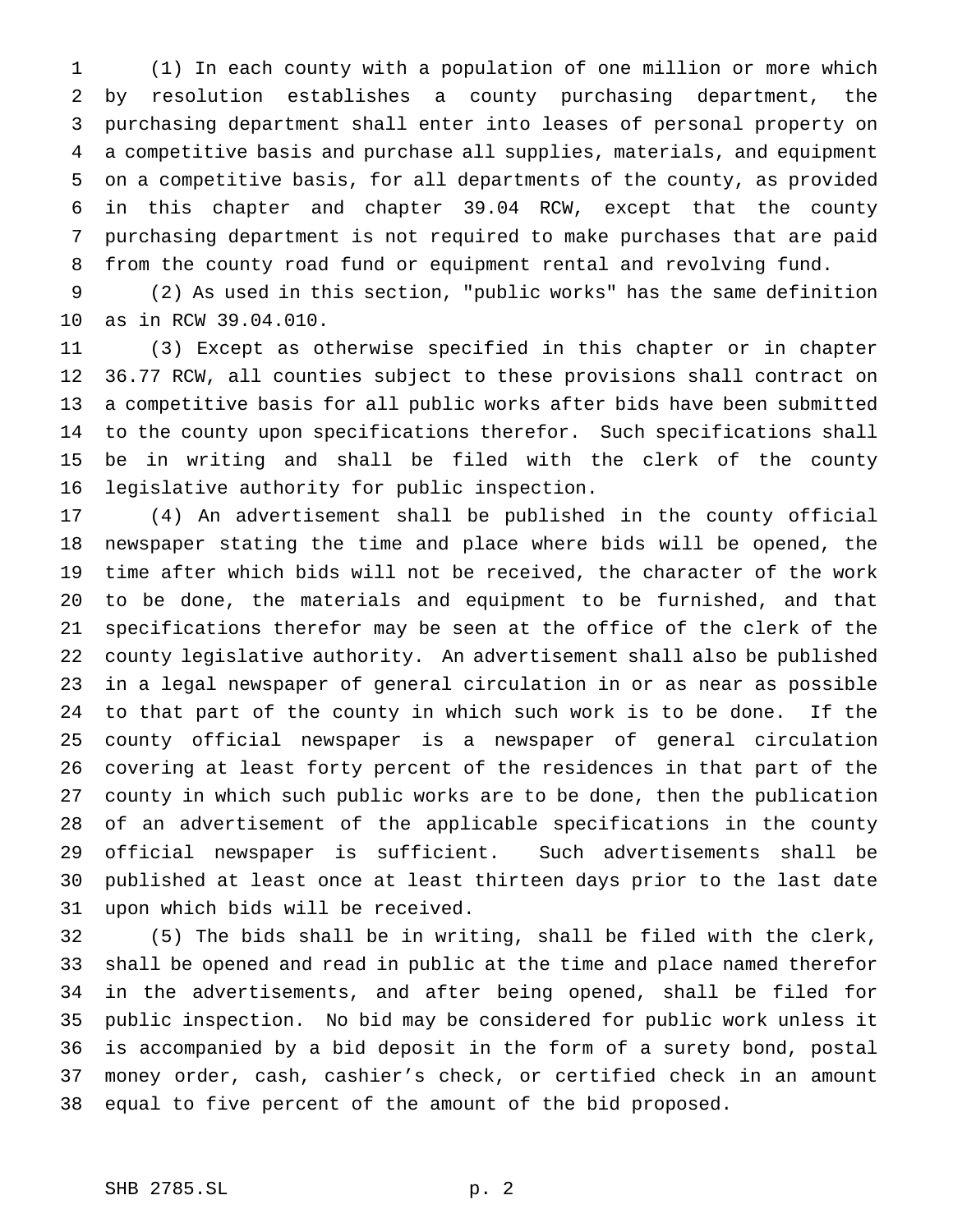(6) The contract for the public work shall be awarded to the lowest responsible bidder. Any or all bids may be rejected for good cause. The county legislative authority shall require from the successful bidder for such public work a contractor's bond in the amount and with the conditions imposed by law.

 (7) If the bidder to whom the contract is awarded fails to enter into the contract and furnish the contractor's bond as required within ten days after notice of the award, exclusive of the day of notice, the amount of the bid deposit shall be forfeited to the county and the contract awarded to the next lowest and best bidder. The bid deposit of all unsuccessful bidders shall be returned after the contract is awarded and the required contractor's bond given by the successful bidder is accepted by the county legislative authority. Immediately after the award is made, the bid quotations obtained shall be recorded and open to public inspection and shall be available by telephone inquiry.

 (8) As limited by subsection (10) of this section, a county subject to these provisions may have public works performed by county employees in any annual or biennial budget period equal to a dollar value not exceeding ten percent of the public works construction budget, including any amount in a supplemental public works construction budget, over the budget period.

 Whenever a county subject to these provisions has had public works performed in any budget period up to the maximum permitted amount for that budget period, all remaining public works except emergency work under subsection (12) of this section within that budget period shall be done by contract pursuant to public notice and call for competitive bids as specified in subsection (3) of this section. The state auditor shall report to the state treasurer any county subject to these provisions that exceeds this amount and the extent to which the county has or has not reduced the amount of public works it has performed by public employees in subsequent years.

 (9) If a county subject to these provisions has public works performed by public employees in any budget period that are in excess of this ten percent limitation, the amount in excess of the permitted amount shall be reduced from the otherwise permitted amount of public works that may be performed by public employees for that county in its next budget period. Ten percent of the motor vehicle fuel tax distributions to that county shall be withheld if two years after the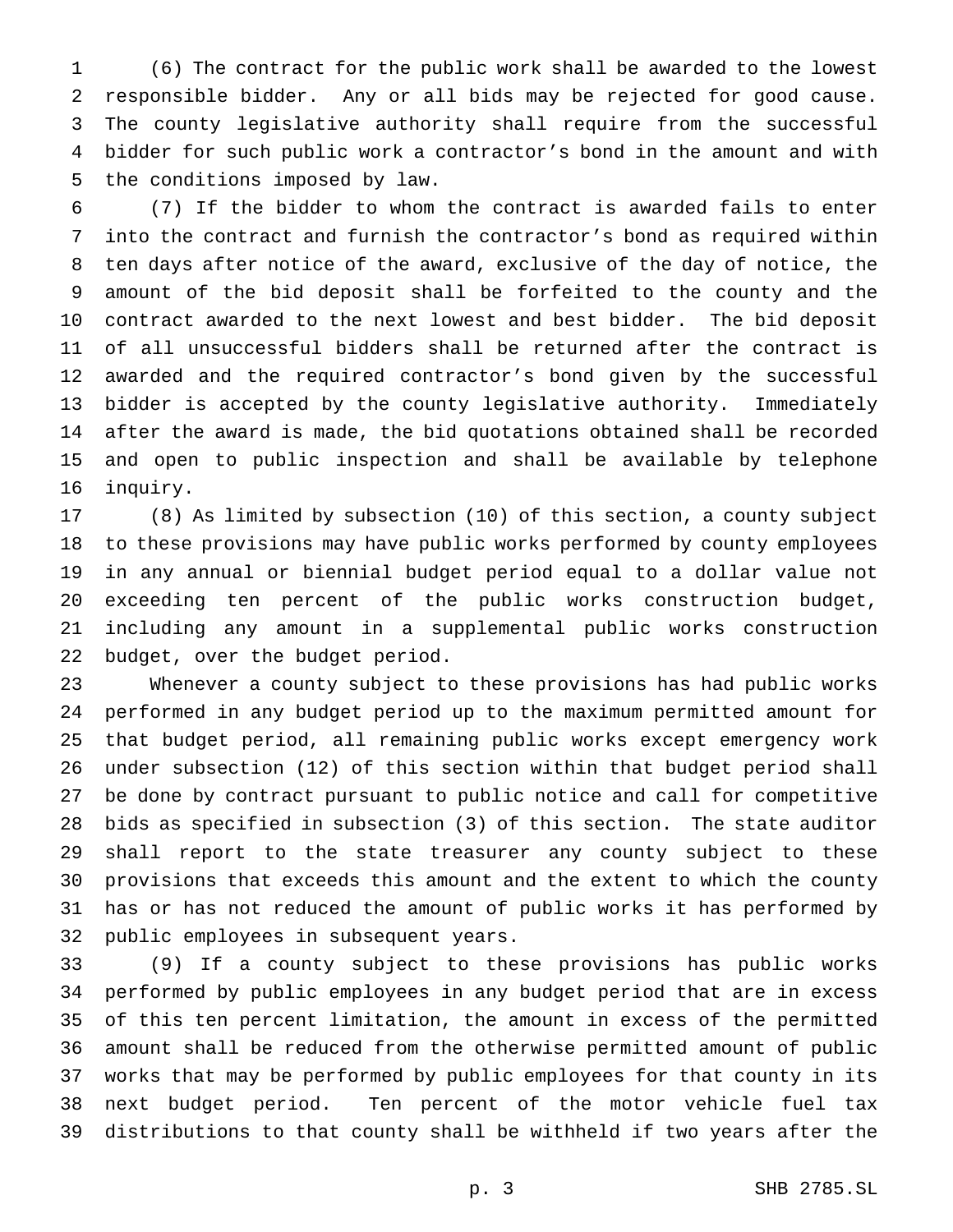year in which the excess amount of work occurred, the county has failed to so reduce the amount of public works that it has performed by public employees. The amount withheld shall be distributed to the county when it has demonstrated in its reports to the state auditor that the amount of public works it has performed by public employees has been reduced as required.

 (10) In addition to the percentage limitation provided in subsection (8) of this section, counties subject to these provisions containing a population of one million or more shall not have public employees perform a public works project in excess of seventy thousand dollars if more than a single craft or trade is involved with the public works project, or a public works project in excess of twenty- five thousand dollars if only a single craft or trade is involved with the public works project. A public works project means a complete project. The restrictions in this subsection do not permit the division of the project into units of work or classes of work to avoid the restriction on work that may be performed by public employees on a single project.

 The cost of a separate public works project shall be the costs of materials, supplies, equipment, and labor on the construction of that project. The value of the public works budget shall be the value of all the separate public works projects within the budget.

 (11) In addition to the accounting and recordkeeping requirements contained in chapter 39.04 RCW, any county which uses public employees to perform public works projects under RCW 36.32.240(1) shall prepare a year-end report to be submitted to the state auditor indicating the total dollar amount of the county's public works construction budget and the total dollar amount for public works projects performed by public employees for that year.

 The year-end report submitted pursuant to this subsection to the state auditor shall be in accordance with the standard form required by RCW 43.09.205.

 (12) Notwithstanding any other provision in this section, counties may use public employees without any limitation for emergency work performed under an emergency declared pursuant to RCW 36.32.270, and any such emergency work shall not be subject to the limitations of this section. Publication of the description and estimate of costs relating to correcting the emergency may be made within seven days after the commencement of the work. Within two weeks of the finding that such an